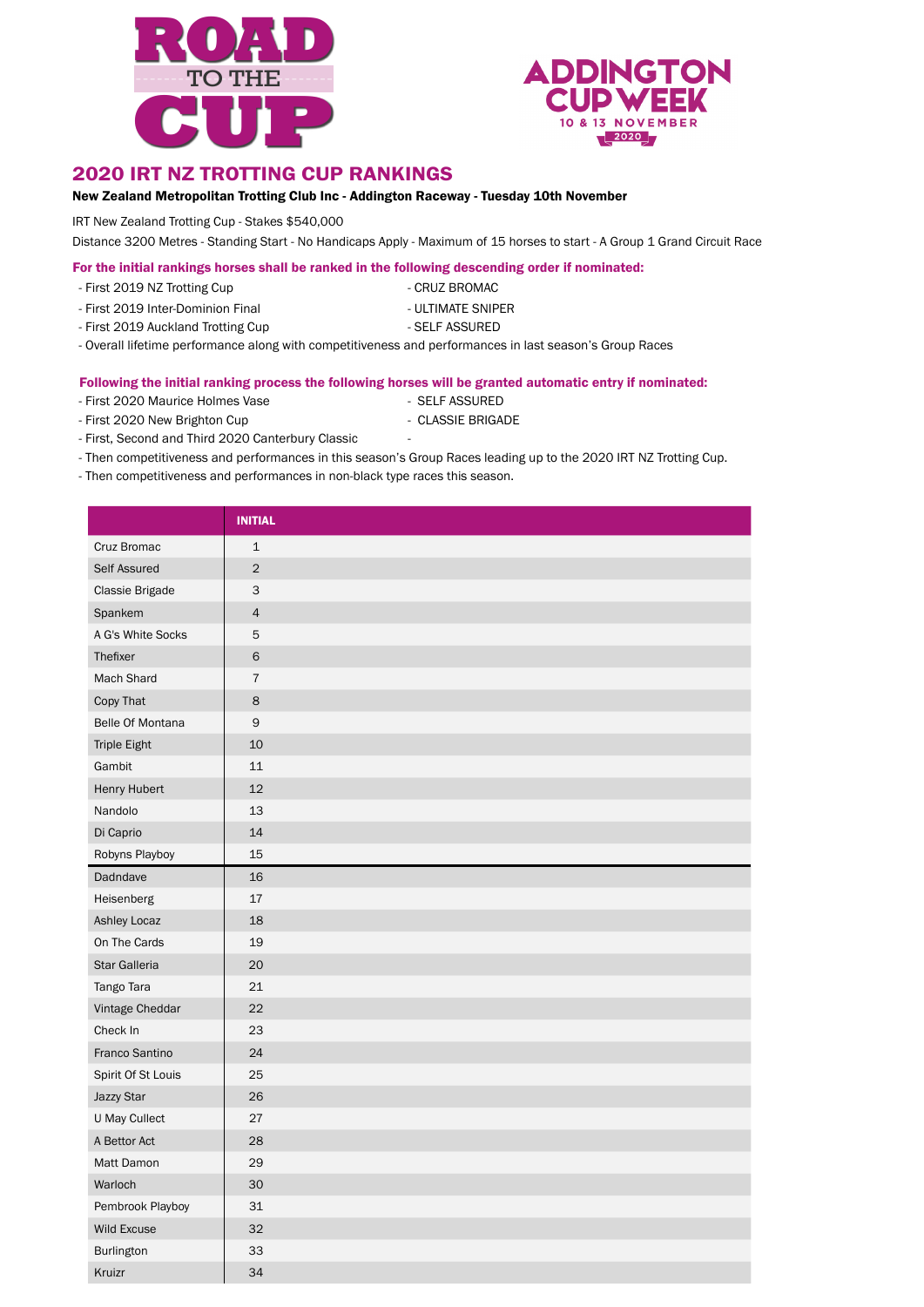



#### MAURICE HOLMES VASE - 28TH AUGUST

1st: Self Assured 2nd: Classie Brigade 3rd: Princess Tiffany



### **KERRY HOGGARD MEMORIAL** 1st: Classie Brigade (holmes dg) - 9TH OCTOBER

3rd: Hail Christian 1st: 2nd: 3rd:

#### AVON CITY FORD CUP (new brighton cup) - 11TH SEPTEMBER

1st: Classie Brigade 2nd: Di Caprio 3rd: Henry Hubert



METHVEN CUP - 11TH OCTOBER 1st: 2nd: 3rd:

## HANNON MEMORIAL

- 20TH SEPTEMBER

1st: Classie Brigade 2nd: Robyns Playboy 3rd: Tango Tara



#### ASHBURTON FLYING STAKES - 26TH OCTOBER 1st: 2nd: 3rd:

#### SPRING CUP

- 25TH SEPTEMBER  $1st.$ 2nd: 3rd:

## KAIKOURA CUP - 2ND NOVEMBER  $1st:$ 2nd: 3rd:

#### CANTERBURY CLASSIC

- 2ND OCTOBER 1st: 2nd: 3rd:

NZ TROTTING CUP NOVEMBER 10 - ADDINGTON #NZCUP20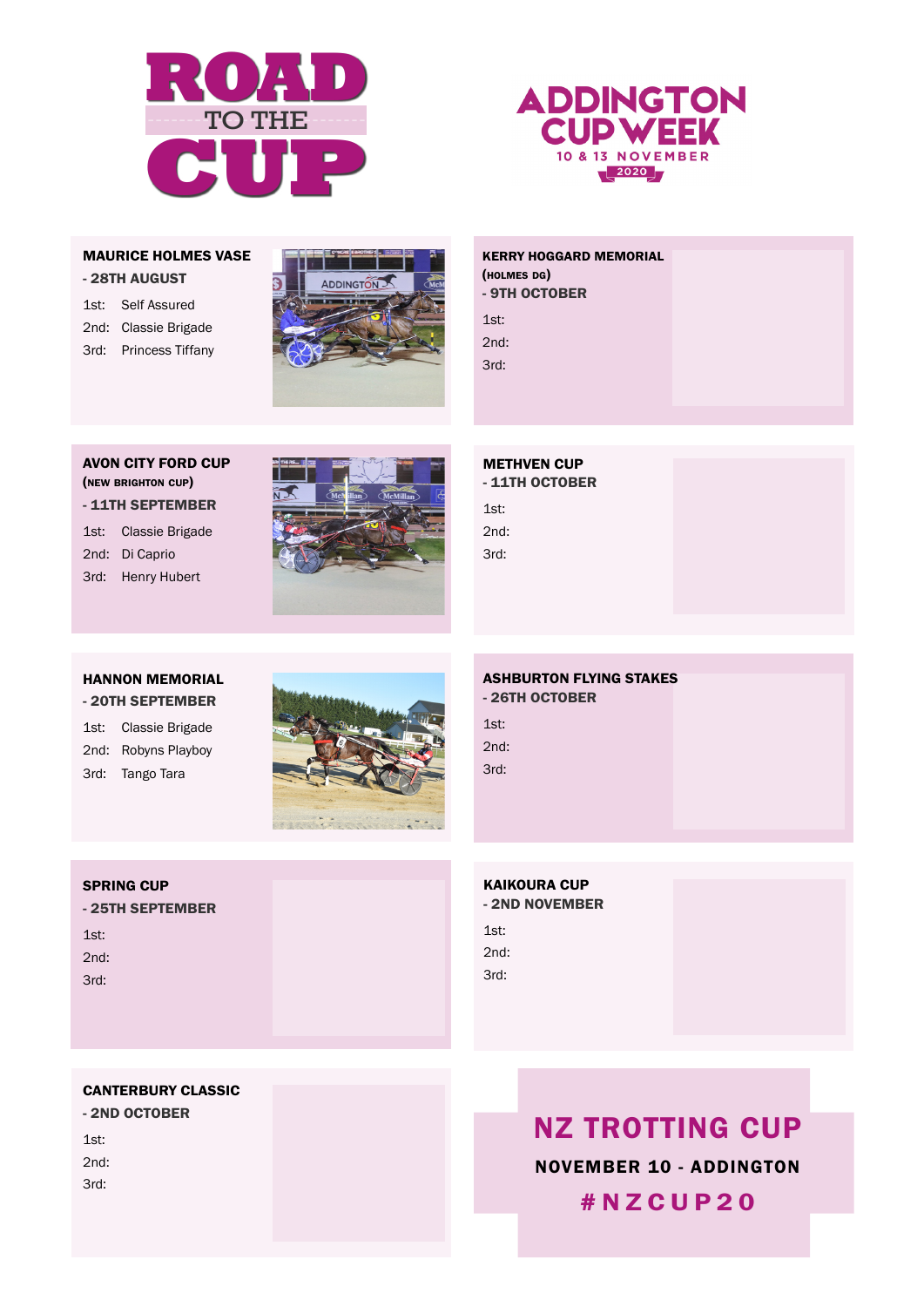



#### 2020 MAJESTIC SON DOMINION TROT RANKINGS

New Zealand Metropolitan Trotting Club Inc - Addington Raceway - Friday 13th November

Majestic Son Dominion Trot - Stakes \$270,000

Distance 3200 Metres - Standing Start - No Handicaps Apply - Maximum of 15 horses to start - A Group 1 Trotting Masters Race

| For the initial rankings horses shall be ranked in the following descending order if nominated: |  |
|-------------------------------------------------------------------------------------------------|--|
|-------------------------------------------------------------------------------------------------|--|

| - First 2019 Dominion Trot        | - HABIBI INTA        |
|-----------------------------------|----------------------|
| - First 2019 Inter Dominion Final | - WINTERFELL         |
| <del>- First 2020 Rowe Cup</del>  | <del>- NOT RUN</del> |

- Overall lifetime performance along with competitiveness and performances in last season's Group Races

#### Following the initial ranking process the following horses will be granted automatic entry if nominated:

- First 2020 Ordeal Cup  **SUNDEES SON**
- First 2020 Canterbury Park Trotting Cup
- First, Second and Third 2020 NZ Trotting Free-For-All -
- Then competitiveness and performances in this season's Group Races leading up to the 2020 Majestic Son Dominion Trot
- Then competitiveness and performances in non-black type races this season.

|                        | <b>INITIAL</b> |  |
|------------------------|----------------|--|
| Habibi Inta            | $\mathbf 1$    |  |
| Winterfell             | $\overline{c}$ |  |
| Sundees Son            | 3              |  |
| Tough Monarch          | $\overline{4}$ |  |
| Temporale              | 5              |  |
| Majestic Man           | $\mathbf 6$    |  |
| Destiny Jones          | $\overline{7}$ |  |
| Pres The Belle         | $\bf 8$        |  |
| Woodstone              | $\mathsf 9$    |  |
| One Apollo             | 10             |  |
| Paramount King         | 11             |  |
| Didjabringthebeers     | 12             |  |
| The Dominator          | 13             |  |
| Heavyweight Hero       | 14             |  |
| Dark Horse             | 15             |  |
| <b>Sunny Glenis</b>    | 16             |  |
| Enhance Your Calm      | 17             |  |
| Matua Tana             | 18             |  |
| <b>Cracker Hill</b>    | 19             |  |
| <b>Ultimate Stride</b> | 20             |  |
| Muscle Mountain        | 21             |  |
| Overzealous            | 22             |  |
| War Admiral            | 23             |  |
| Smokey Mac             | 24             |  |
| War Machine            | 25             |  |
| <b>Tricky Ric</b>      | 26             |  |
| Midnight Dash          | 27             |  |
| Chinese Whisper        | 28             |  |
| Majestic Hurricane     | 29             |  |
| Kay Cee                | 30             |  |
| <b>Get Lucky</b>       | 31             |  |
| Majestic Lavros        | 32             |  |
| Navara                 | 33             |  |